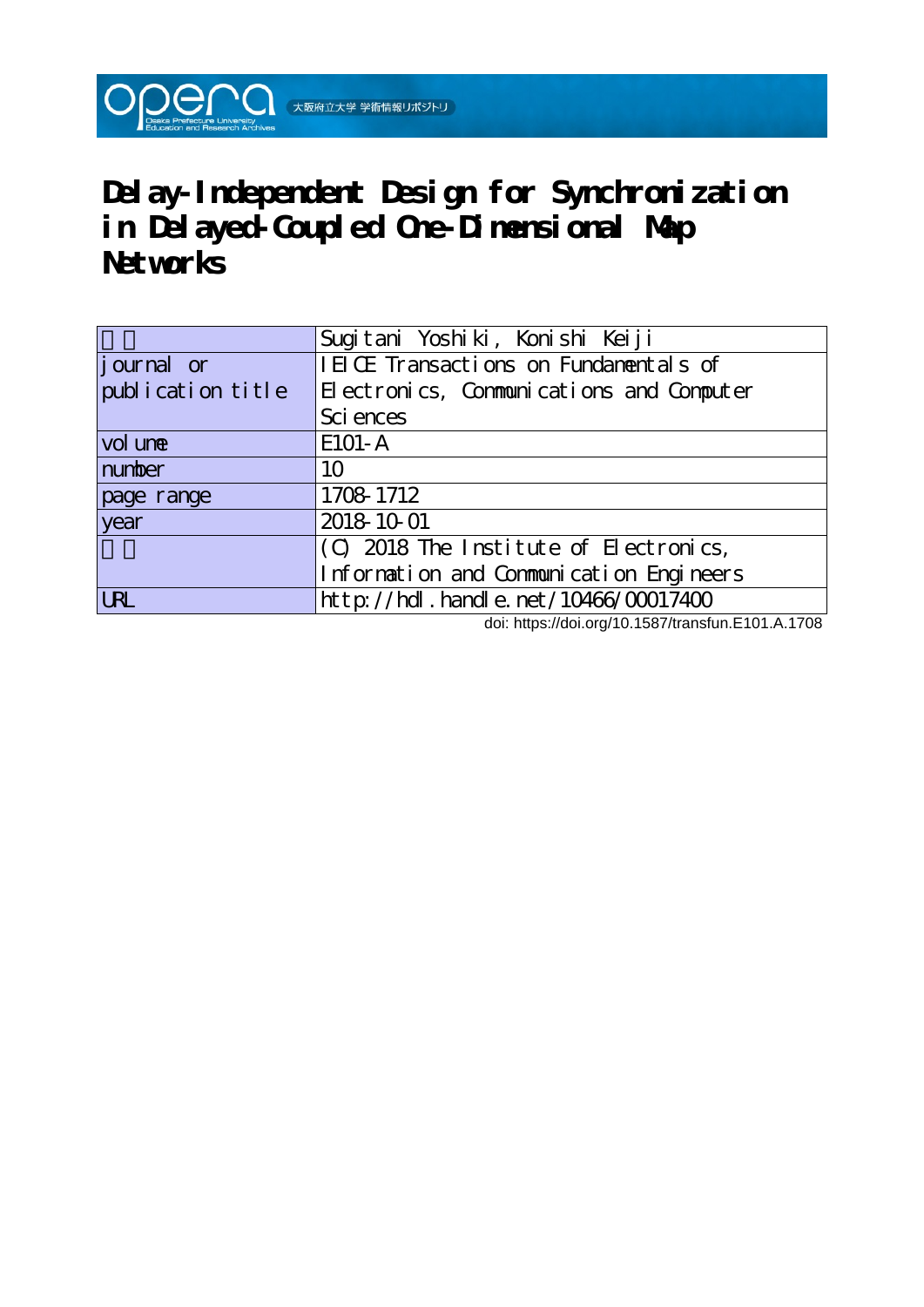# **LETTER Delay-Independent Design for Synchronization in Delayed-Coupled One-Dimensional Map Networks**

**SUMMARY** The present Letter proposes a design procedure for inducing synchronization in delayed-coupled one-dimensional map networks. We assume the practical situation where the connection delay, the detailed information about the network topology, and the number of the maps are unknown in advance. In such a situation, it is difficult to guarantee the stability of synchronization, since the local stability of a synchronized manifold is equivalent to that of a linear time-variant system. A sufficient condition in robust control theory helps us to derive a simple design procedure. The validity of our design procedure is numerically confirmed. *key words: synchronization, delayed-coupled maps*

#### **1. Introduction**

Synchronization in coupled oscillators has been widely ob-served in the world [\[1\],](#page-4-0) and has been extensively investigated [\[2\].](#page-4-1) It is well known that the local stability of synchronization is equivalent to that of a linear time-variant system [\[3\].](#page-5-0) Since it is generally difficult to analyze time-variant systems theoretically, numerical calculations are required to analyze the stability of synchronization.

Connection delays between oscillators inevitably exist due to the finite propagation speed of signals. Thus, delayedcoupled oscillators have attracted attention in recent years [\[4\].](#page-5-1) Considering connection delays, the local stability of synchronization is equivalent to that of a linear time-variant system with a time delay. Such systems are quite difficult to analyze because of the following two facts: (i) the systems are infinite dimensional; and (ii) the systems include timevariant parameters depending on the synchronized state.

Facts (i) and (ii) can be avoided. First, fact (i) can be avoided by employing maps as oscillators. This is because delayed-coupled maps are discrete dynamical systems; that is, they are finite dimensional. Second, by employing Bernoulli maps, fact (ii) also can be avoided, since the slope of the maps is constant with respect to the state of the map. As a result, the stability of the synchronized manifold for delayed-coupled Bernoulli maps is equivalent to that of a linear time-*invariant* system. Thus, we can easily analyze the stability of synchronization theoretically [\[5\]](#page-5-2)[–\[7\].](#page-5-3)

For engineering applications of dynamical systems, the

Manuscript received November 21, 2017.

Manuscript revised May 14, 2018.

†The author is with the Department of Electrical and Electronic Engineering, Ibaraki University, Hitachi-shi, 316-8511 Japan.

††The author is with the Department of Electrical and Information Systems, Osaka Prefecture University, Sakai-shi, 599-8531 Japan.

a) E-mail: yoshiki.sugitani.0301@vc.ibaraki.ac.jp DOI: 10.1587/transfun.E101.A.1708

**Yoshiki SUGITANI**†a) *and* **Keiji KONISHI**†† **,** *Members*

design procedures for inducing desired dynamics are currently under intense investigation [\[8\],](#page-5-4) [\[9\].](#page-5-5) In a previous study, we proposed a design procedure for inducing chaotic synchronization in delayed-coupled Bernoulli maps [\[10\].](#page-5-6) Our design procedure can be used in the situation where the connection delay, the detailed information about the network topology, and the number of the maps are unknown in advance. Unfortunately, the procedure can be applied only to Bernoulli maps; applications of this procedure are thus quite limited.

The present Letter proposes a design procedure for inducing synchronization in delayed-coupled *general* onedimensional-map networks. For general one-dimensional maps, stability analysis of the synchronization is difficult due to fact (ii). However, a sufficient condition in robust control theory helps us to analyze the stability. In contrast to that in our previous study  $[10]$ , the present design procedure does not designate the dynamics of the synchronized state (i.e., chaotic, periodic, or stable equilibrium point). The design procedure is confirmed by numerical simulations.

The following notation is used in this Letter.  $\{A\}_{ij}$  is the  $(i, j)$  element of matrix A.  $I_m$  is an  $m \times m$  unitary matrix and  $\mathbf{0}_m$  is an  $m \times 1$  column vector whose all elements are zero. Moreover,  $||A||_{\infty} := \max_{i \in \{1, ..., m\}} \sum_{j=1}^{m} |\{A\}_{ij}|$  denotes the matrix infinity norm of a matrix  $A \in \mathbb{R}^{m \times m}$ .

#### **2. Delay-Coupled Map Network**

Let us consider delayed-coupled one-dimensional maps [\[11\],](#page-5-7)

$$
x_i(n + 1) = f[x_i(n)] + \varepsilon u_i(n), \quad (i = 1, ..., N), \qquad (1)
$$

where  $x_i(n) \in [0, 1]$  and  $u_i(n) \in \mathbb{R}$  denote the state variable and input signal of the *i*-th map at time  $n \in \mathbb{Z}$ , respectively.  $f : [0, 1] \rightarrow [0, 1]$  is the nonlinear function of the map.  $\varepsilon \in [0, 1]$  is the coupling strength. The input signal  $u_i(n)$  is given by

$$
u_i(n) = \sum_{j=1}^{N} \frac{c_{ij}}{d_i} f[x_j(n-\tau)] - f[x_i(n)],
$$
 (2)

where  $x_j(n-\tau)$  is the delayed state variable of the *j*-th map, and  $\tau \in \mathbb{Z}^+$  is the connection delay.  $c_{ij}$  represents the  $(i, j)$ <br>element of the adjacency matrix  $C^+$  if the *i*-th and *i*-th mans element of the adjacency matrix C: if the *i*-th and *j*-th maps are coupled, then  $c_{ij} = c_{ji} = 1$ , otherwise  $c_{ij} = c_{ji} = 0$ . Here,  $d_i := \sum_{j=1}^{N} c_{ij}$  is the degree of the *i*-th map.

It is known that the eigenvalues  $\rho_q$  ( $q = 1, \ldots, N$ ) of

Copyright © 2018 The Institute of Electronics, Information and Communication Engineers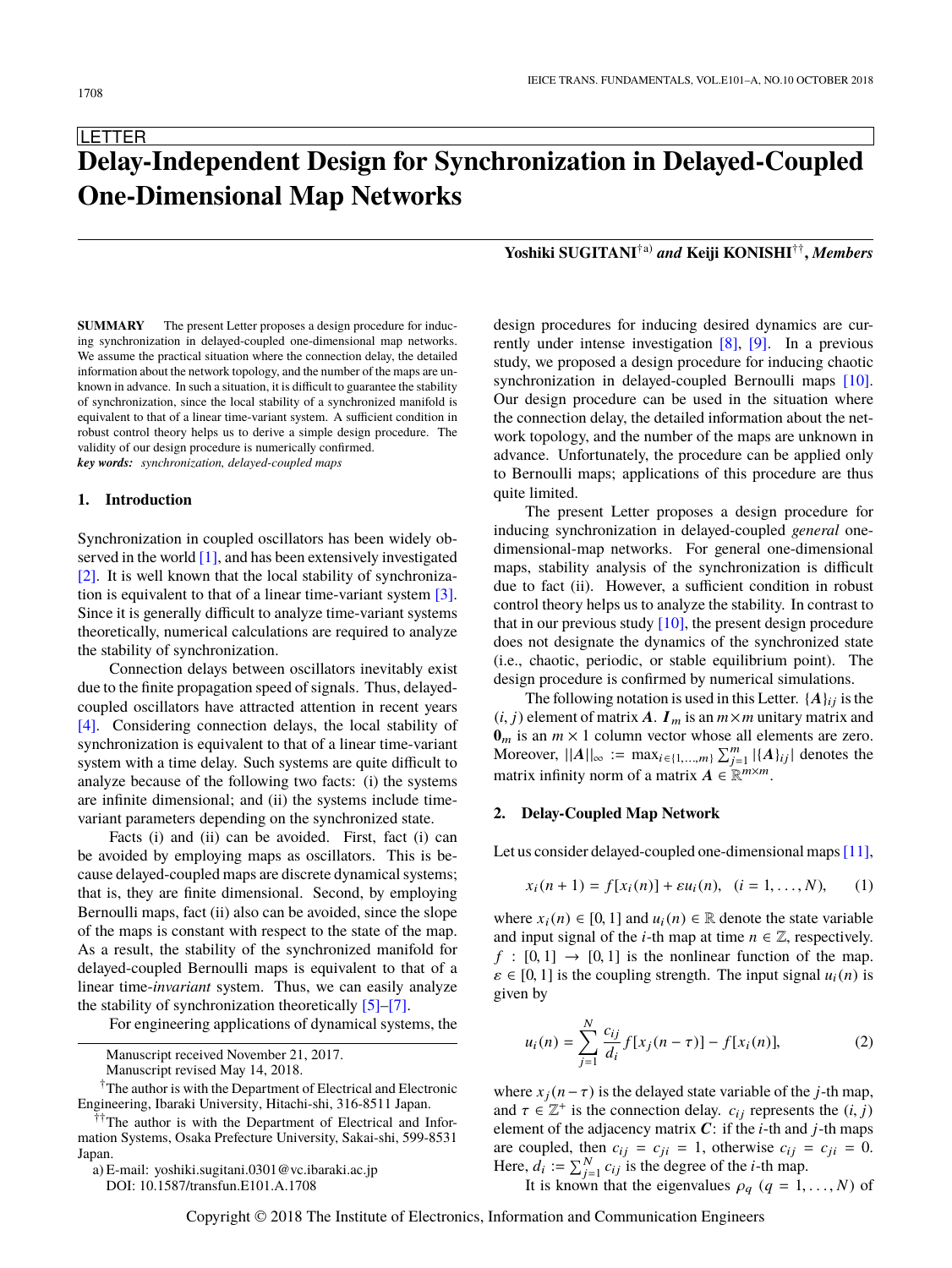**Table 1** Comparison of the previous study [\[10\]](#page-5-6) with the present letter.

|                          | Controlled<br>object                       | Assumption                                  | Goal                       |
|--------------------------|--------------------------------------------|---------------------------------------------|----------------------------|
| Previous<br>study $[10]$ | Delayed coupled<br>Bernoulli maps          | Given:<br>$\rho_{\min}$ and $\rho_{\max}$ . | Chaotic<br>synchronization |
| Present<br>Letter        | Delayed coupled<br>one-dimensional<br>maps | Unknown:<br>$C$ , N and $\tau$              | Synchronization            |

the normalized Laplacian matrix  $M := I_N - D^{-1}C$  with  $\mathbf{D} := \text{diag}\{d_1, d_2, \ldots, d_N\}$  satisfy

$$
0 = \rho_1 \le \rho_2 \le \dots \le \rho_N \le 2,\tag{3}
$$

for any network topologies [\[12\].](#page-5-8) The synchronization manifold is given by

$$
s(n) := x_1(n) = x_2(n) = \dots = x_N(n). \tag{4}
$$

Substituting Eq. (4) into Eqs. (1) and (2) yields the dynamics of the synchronization manifold,

$$
s(n+1) = (1 - \varepsilon)f[s(n)] + \varepsilon f[s(n-\tau)].
$$
 (5)

The present Letter tackles the following problem:

## **Problem statement**

**Controlled object:** Delayed-coupled maps (1), (2) **Assumption I:** The number of maps *N* and the network topology  $c_{ij}$  are unknown. The lower and upper eigenvalues of the normalized Laplacian matrix  $M$ (i.e.,  $\rho_{\min} \leq \rho_2$  and  $\rho_{\max} \geq \rho_N$ ) are given.

**Assumption II:** The connection delay  $\tau$  is unknown. **Design specification:** Synchronized manifold (4) is stable for any number of maps, any connection delay, and any network topologies satisfying  $\rho_{\min} \leq \rho_2$  and  $\rho_{\text{max}} \geq \rho_N$ .

**Design parameters:** The coupling strength  $\varepsilon$  and the map parameter.

Note that our previous study [\[10\]](#page-5-6) considers a problem similar to the one described above. The differences between the previous study and the present one are summarized in Table 1: the previous study deals only with the Bernoulli map and aims to achieve chaotic synchronization; the present Letter deals with general one-dimensional maps and aims to achieve synchronization.

# **3. Stability Analysis**

We focus on the local stability of the synchronized manifold (5). Substituting the perturbation  $\delta x_i(n) := x_i(n) - s(n)$ into Eqs. (1) and (2), we obtain the local dynamics around manifold (4):

$$
\delta x(n+1) = (1 - \varepsilon) DF(n) \delta x(n) +
$$

where

$$
\delta x(n) := \begin{bmatrix} \delta x_1(n) & \delta x_2(n) & \cdots & \delta x_N(n) \end{bmatrix}^T,
$$
  

$$
\text{D}F(n) := \frac{\mathrm{d}f(x)}{\mathrm{d}x} \bigg|_{x=s(n)}, \ \text{D}F_{\tau}(n) := \frac{\mathrm{d}f(x)}{\mathrm{d}x} \bigg|_{x=s(n-\tau)}.
$$

Note that the local dynamics (6) is a time-variant system with  $DF(n)$  and  $DF_{\tau}(n)$  depending on the synchronized state  $s(n)$ . On the other hand, the local dynamics (6) of the previous study  $[10]$  is a time-invariant system, since  $DF(n)$ and  $DF_\tau(n)$  for the Bernoulli map are constant. Thus, we cannot apply the analytical approach of the previous study to our problem.

The Laplacian matrix  $M$  can be diagonalized as  $T^{-1}MT = diag(\rho_1, ..., \rho_N)$  by a transformation matrix T<br>[12] By introducing the change of variable  $\delta x(n) - Tz(n)$ [\[12\].](#page-5-8) By introducing the change of variable  $\delta x(n) = Tz(n)$ , the stability of linear system (6) can be separated into *N* modes, where mode  $q$  ( $q = 1, \ldots, N$ ) is given by

$$
z_q(n+1) = (1 - \varepsilon)DF(n)z_q(n) +
$$
  

$$
\varepsilon(1 - \rho_q)DF_\tau(n)z_q(n - \tau), (7)
$$

and mode  $q = 1$  represents the time development of the synchronized manifold (4). Therefore, the synchronized manifold (4) is locally stable if and only if Eq. (7) with mode *q* is stable for any mode  $q \in \{2, ..., N\}$  (i.e., excluding mode  $q = 1$ ). Equation (7) can be rewritten in matrix form for a  $(\tau + 1)$ -dimensional system with  $x_q(n) := [z_q(n) z_q(n-1) \cdots z_q(n-\tau)]^T$ ,

x<sup>q</sup> (*n* + 1) = A ∗ ( <sup>D</sup>*F*(*n*), <sup>D</sup>*F*τ (*n*), ρ<sup>q</sup> ) <sup>x</sup><sup>q</sup> (*n*), (8) A ∗ {α, β, γ} :<sup>=</sup> (<sup>1</sup> <sup>−</sup> ε)α **<sup>0</sup>** T τ−1 ε(<sup>1</sup> <sup>−</sup> γ) β <sup>I</sup>τ **<sup>0</sup>**τ 

It is difficult to guarantee the stability of linear system (8), since system (8) includes time-variant terms  $DF(n)$  and  $DF_{\tau}(n)$  depending on the synchronized state *s*(*n*). Here, we assume that the lower and upper limits of  $DF(n)$  and  $DF_{\tau}(n)$  satisfy

$$
DF(n), DF_{\tau}(n) \in [\underline{\lambda}, \overline{\lambda}]. \tag{9}
$$

Then, it is obvious that matrix  $A^*$  {  $DF(n), DF_{\tau}(n), \rho_q$ in Eq. (8) belongs to the set of matrices  $A^{I}(q)$  for each time step, where  $A^{I}(q) := \left\{ \sum_{i=1}^{4} \eta_i A_i(q) \mid \eta_i \ge 0, \sum_{i=1}^{4} \eta_i = 1 \right\},\$  $A_1(q) := A^* \left\{ \overline{\lambda}, \overline{\lambda}, \rho_q \right\}, A_2(q) := A^* \left\{ \underline{\lambda}, \overline{\lambda}, \rho_q \right\}, A_3(q) :=$  $A^*$  { $\lambda, \lambda, \rho_q$ }, and  $A_4(q) := A^*$  { $\overline{\lambda}, \underline{\lambda}, \rho_q$ }. The sufficient condition for system (8) to be stable is given by the following condition for system (8) to be stable is given by the following corollary.

(6)

 $\varepsilon DF_\tau(n)D^{-1}C\delta x(n-\tau),$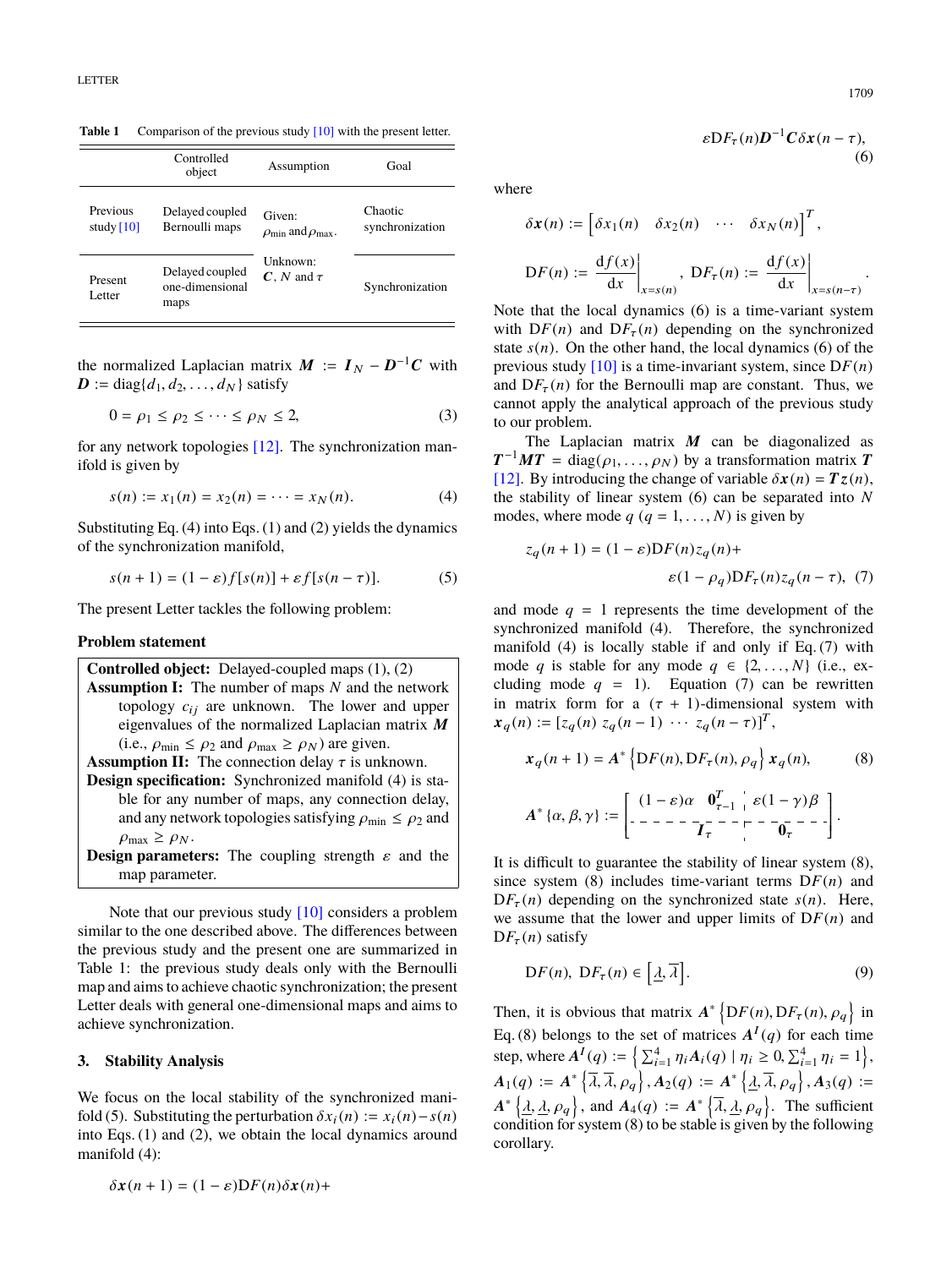**Corollary 1:** The time-variant system (8) is stable if the  $(\tau + 1)$ -dimensional system

$$
x_q(n+1) = A'_q(n)x_q(n),
$$
 (10)

is stable for any  $A'$  $'_{q}(n) \in A^{I}(q).$ 

We now consider the stability of Eq. (10) instead of that of system (8). Equation (10) is a time-variant system with parameter uncertainty. For such system, a sufficient condition proposed by Bauer helps us to guarantee the stability [\[13\].](#page-5-9)

**Lemma 1** ( $[13]$ ): The time-variant system (10) is stable for any  $\overline{A}'_c$  $q'(n) \in A^I(q)$  if and only if there exists a positive integer  $k \in \mathbb{Z}^+$  such that

$$
||A_{t_1}(q)A_{t_2}(q)\cdots A_{t_k}(q)||_{\infty} < 1,
$$
\n
$$
(11)
$$

$$
\forall A_{t_j}(q) \in \{A_1(q), A_2(q), A_3(q), A_4(q)\},\
$$

for  $j = 1, ..., k$ .

The sufficient condition for existence of the positive integer  $k$  in Eq. (11) is derived below.

**Lemma 2:** There exists a positive integer  $k = \tau + 1$  satisfying inequality (11) if the following inequality holds:  $(1 - \varepsilon)\lambda_{\text{max}} + \varepsilon |1 - \rho_q|\lambda_{\text{max}} < 1,$  (12)  $\lambda_{\text{max}} := \max\{|\underline{\lambda}|, |\overline{\lambda}|\}.$ 

**Proof:** The proof is divided into propositions (*a*) and (*b*).

(*a*) For any positive integer  $l \in \mathbb{Z}^+$ , the following inequality always holds:

$$
||A_{t_1}(q)A_{t_2}(q)\cdots A_{t_l}(q)||_{\infty} \le ||\hat{A}^l(q)||_{\infty}, \quad (13)
$$
  

$$
\forall A_{t_j}(q) \in \{A_1(q), A_2(q), A_3(q), A_4(q)\},
$$

where  $\hat{A}(q) \in \mathbb{R}^{(\tau+1)\times(\tau+1)}$  is given by

Aˆ (*q*) := (<sup>1</sup> <sup>−</sup> <sup>ε</sup>)λmax **<sup>0</sup>** T τ−1 <sup>ε</sup>|<sup>1</sup> <sup>−</sup> <sup>ρ</sup><sup>q</sup> <sup>|</sup>λmax <sup>I</sup>τ **<sup>0</sup>**τ 

(*b*) For  $l = \tau + 1$ , the right-hand side of Eq. (13) satisfies

$$
\left\| \hat{\boldsymbol{A}}^{\tau+1}(q) \right\|_{\infty} < 1. \tag{14}
$$

From Eqs. (13) and (14), propositions (*a*) and (*b*) imply that there exists an integer  $\tau + 1$  satisfying the inequality

$$
||A_{t_1}(q)A_{t_2}(q)\cdots A_{t_{\tau+1}}(q)||_{\infty}\leq ||\hat{A}^{\tau+1}(q)||_{\infty}<1;
$$

that is, Eq. (11) is satisfied. Propositions (*a*) and (*b*) will be proved below.

(*a*) All the elements of  $\hat{A}(q)$  and  $A_{1,2,3,4}(q)$  are the same except for the  $(1, 1)$  and  $(1, \tau + 1)$  elements. Moreover, the (1, 1) and (1,  $\tau$  + 1) elements in  $\hat{A}(q)$  are greater than or equal to those in  $A_{1,2,3,4}(q)$ . Thus, the following relation is derived:

$$
\{A_{t_j}(q)\}_{m,n} \leq \left\{\hat{A}(q)\right\}_{m,n}, \ \forall m,n \in \{1,\ldots,\tau+1\}.
$$

Furthermore, all the elements of  $\hat{A}(q)$  being non-negative, for a positive integer *<sup>l</sup>* and any *<sup>m</sup>*, *<sup>n</sup>*, we get

$$
\left| \{A_{t_1}(q)A_{t_2}(q)\cdots A_{t_l}(q)\}_{m,n} \right| \le \left| \{ \hat{A}^l(q) \}_{m,n} \right|.
$$
 (15)

Summing both sides of Eq. (15) within each row (i.e., summing up every element in the same row), we can obtain Eq. (13).

(*b*) The  $(\tau + 1)$ -th power of  $\hat{A}(q)$  is given by

$$
A^{\tau+1}(q) :=
$$
\n
$$
\begin{bmatrix}\nW + V^{\tau+1} & VW & V^2W & \cdots & V^{\tau-1}W & V^{\tau}W \\
V^{\tau} & W & VW & \cdots & V^{\tau-2}W & V^{\tau-1}W \\
V^{\tau-1} & 0 & W & \ddots & & \vdots \\
\vdots & \vdots & \ddots & \ddots & \ddots & \vdots \\
V^2 & \vdots & & \ddots & \ddots & VW \\
V & 0 & \cdots & \cdots & 0 & W\n\end{bmatrix},
$$

where  $V := (1 - \varepsilon) \lambda_{\text{max}}$  and  $W := \varepsilon |1 - \rho_q| \lambda_{\text{max}}$ . Comparing the sum of elements of row  $m \in \{1, ..., \tau\}$  in  $\hat{A}^{\tau+1}(q)$  with that of row  $m + 1$ , we get that of row  $m + 1$ , we get

$$
\sum_{n=1}^{\tau+1} {\hat{A}^{\tau+1}(q) \big|_{m,n} - \sum_{n=1}^{\tau+1} {\hat{A}^{\tau+1}(q) \big|_{m+1,n}}} = V^{\tau-m-1}(V+W-1). (16)
$$

If inequality (12) is satisfied, then the right-hand side of Eq. (16) is negative; that is, the sum of elements of row *m* is less than that of row  $m + 1$ . Therefore, the infinity norm of  $\hat{\boldsymbol{A}}^{\tau+1}(q)$  is given by

$$
\left\| \hat{\mathbf{A}}^{\tau+1}(q) \right\|_{\infty} = \sum_{n=1}^{\tau+1} \left\{ \hat{\mathbf{A}}^{\tau+1}(q) \right\}_{\tau+1,n} = V + W < 1.
$$

From propositions (*a*) and (*b*), the proof is complete.

 $\Box$ 

Based on the above results, the following theorem is derived.

**Theorem 1:** Consider the delayed-coupled maps (1) with (2). The synchronized manifold (4) is stable for any connection delay  $\tau$  if the following inequalities are satisfied:

$$
-\frac{1-\lambda_{\max}}{\varepsilon\lambda_{\max}} < \rho_{\min}, \ \rho_{\max} < \frac{1-\lambda_{\max}}{\varepsilon\lambda_{\max}} + 2. \tag{17}
$$

**Proof:** From Corollary 1 and Lemmas 1 and 2, time-variant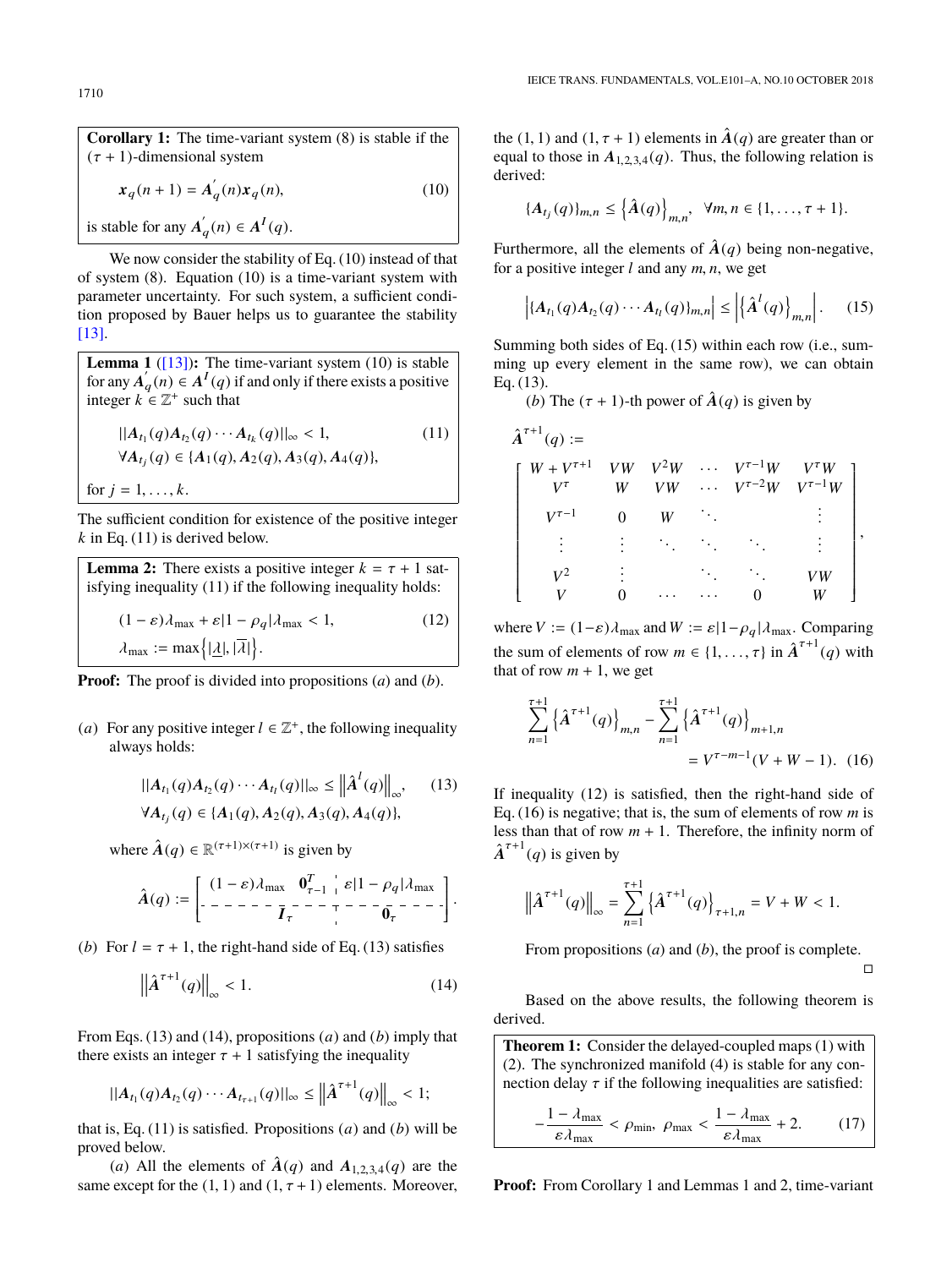system (8) is stable if inequality (12) is satisfied. Thus, synchronized manifold (4) is stable if inequality (12) is satisfied for all  $q = 2, \ldots, N$ . Here, inequality (12) can be rewritten as

$$
-\frac{1-\lambda_{\max}}{\varepsilon\lambda_{\max}} < \rho_q < \frac{1-\lambda_{\max}}{\varepsilon\lambda_{\max}} + 2. \tag{18}
$$

Inequality (18) is satisfied for all  $q = 2, \ldots, N$  if the lower and upper limits of the eigenvalues satisfy the inequalities in Eq. (17).

Based on Eq. (17) in Theorem 1, the systematic design procedure is straightforwardly derived.

**Corollary 2** (Design procedure)**:** The synchronized manifold (4) is stable for any connection delay  $\tau$  if the map parameter satisfies

$$
\lambda_{\max} < \min\left\{\frac{1}{|1 - \rho_{\min}|}, \frac{1}{\rho_{\max} - 1}\right\},\tag{19}
$$

and the coupling strength  $\varepsilon$  satisfies

$$
\varepsilon \in \left(\underline{\varepsilon}, 1\right], \underline{\varepsilon} := \max\left\{-\frac{1 - \lambda_{\max}}{\lambda_{\max} \rho_{\min}}, \frac{1 - \lambda_{\max}}{\lambda_{\max} (\rho_{\max} - 2)}\right\}
$$
(20)

The design procedure in Corollary 2 is similar to that of the previous study (see Corollary 2 in [\[10\]\)](#page-5-6).

## **4. Numerical Examples**

This section numerically confirms the validity of our design procedure (i.e., Corollary 2). From Assumption I, we consider the situation where  $\rho_{\text{min}} = 0.28$  and  $\rho_{\text{max}} = 1.78$ are given in advance. According to Eqs. (19) and (20), the map parameter and the coupling strength are set to  $\lambda_{\text{max}} = 1.2 < 1.2821$  and  $\varepsilon = 0.8 \in (0.7576, 1]$ , respectively.

Let us employ the tent map,

$$
f(x) = \frac{a(1 - |1 - 2x|)}{2}, (0 \le a \le 2).
$$
 (21)

The map parameter  $\lambda_{\text{max}}$  is given by  $\lambda_{\text{max}} = a$ ; that is, we set  $a = 1.2$ . For this parameter, the tent map oscillates chaotically with a positive Lyapunov exponent (i.e.,  $ln(1.2) > 0$ ). We confirm the behavior of the coupled maps in a scalefree network with  $N = 30$  with lower and upper limits of the eigenvalues satisfying  $\rho_2 = 0.2963 \ge \rho_{\text{min}} = 0.28$  and  $\rho_{30} = 1.7712 \le \rho_{\text{max}} = 1.78.$ 

Figure 1 shows the time-series data of  $x_i(n)$  for the connection delays  $\tau = 1$  and 8. The initial conditions of the all the maps are uniformly randomly chosen in [0, 1] and all the maps oscillate independently until  $n = 30$ . After coupling at  $n = 30$ , synchronization occurs for both of the connection delays  $\tau = 1$  and 8; that is, our procedure can induce synchronization independently of the connection delay. However, the dynamics of a synchronized manifold in



**Fig. 1** Time series data of delayed-coupled tent maps in the scale-free network ( $N = 30$ ). The eigenvalues of the scale-free network are  $\rho_2$  = 0.2963 and  $\rho_{30} = 1.7712$ . Pixel color indicates the value of the state variable of the map.

Eq.  $(5)$  is totally different: in Fig.  $1(a)$ , all the maps stop oscillating (i.e., amplitude death  $[14]$ ); in Fig. 1(b), all the maps continue to oscillate. This is because the designed procedure in Corollary 2 does not specify the dynamics of the synchronized manifold.

## **5. Conclusion**

The present Letter extended the previous study [\[10\]](#page-5-6) to delayed-coupled general one-dimensional map networks, and proposed a simple design procedure for inducing synchronization. Future work will include confirming our design procedure in a circuit experiment [\[15\]](#page-5-11) and extending the procedure to delayed-coupled high-dimensional map networks.

# **Acknowledgments**

The present study is partially supported by JSPS KAKENHI (JP26289131) and (17K12748).

#### **References**

- <span id="page-4-0"></span>[1] S. Strogatz, Sync: The Emerging Science of Spontaneous Order, Hachette Books, 2003.
- <span id="page-4-1"></span>[2] [T. Ikeguchi and I. Tokuda, "Special section on synchronization in](http://dx.doi.org/10.1587/nolta.3.112)